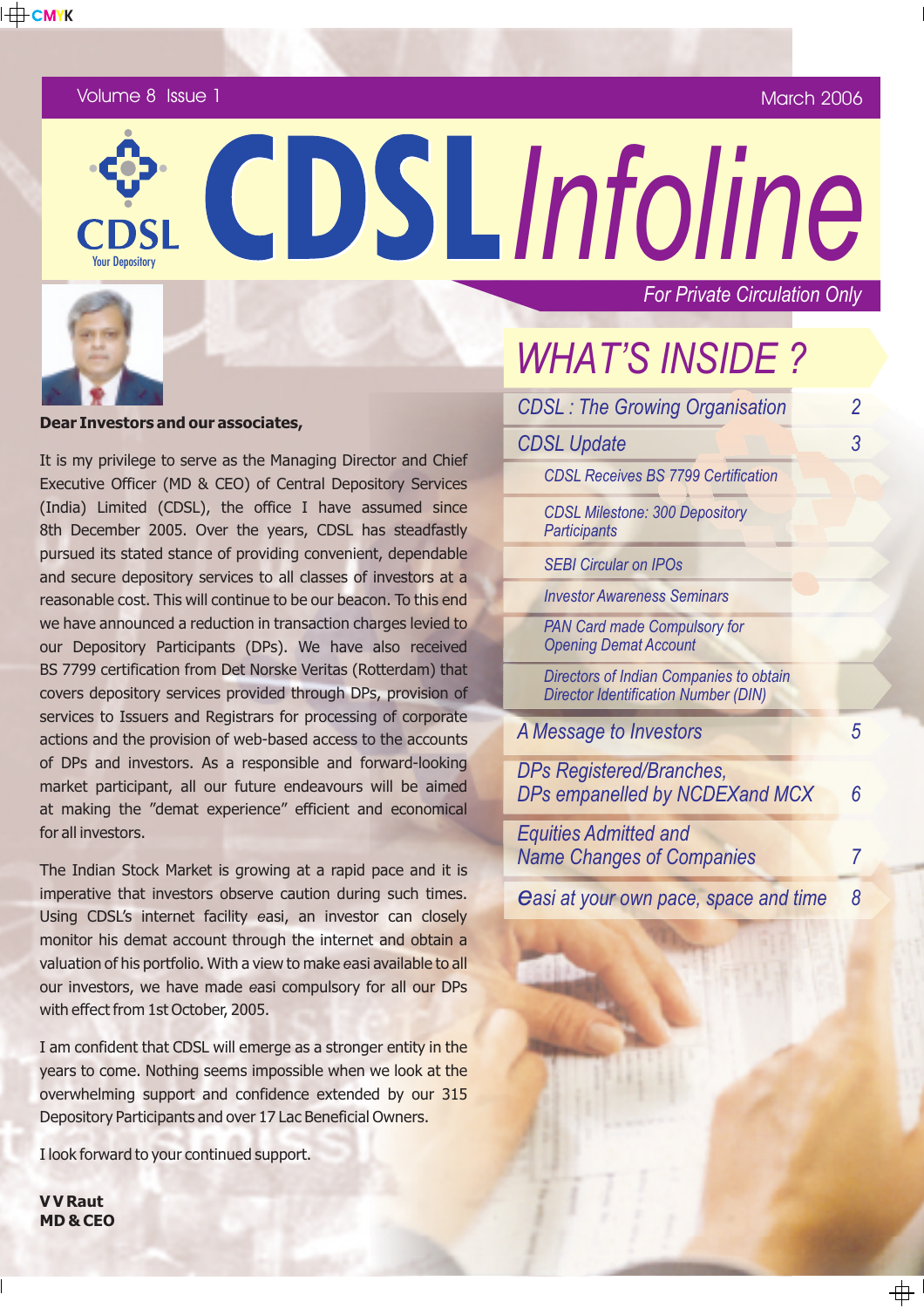# CDSL: THE GROWING ORGANISATION



## Depository Participants

As on February 28, 2006, CDSL has 315 DPs offering live DP services from 570 locations in 119 cities across the country.



# Value of Securities Dematerialised

During the last 5 years, the volume and value of securities under custody have increased by 860% and 488% respectively.

### Beneficial Owners

In the last 12 months, the number of BO accounts with CDSL has increased by 84.4% from 9.40 lac on February 28, 2005 to 17.34 lac on February 28, 2006.



### Securities Admitted

As on February 28, 2006, CDSL has admitted over 13,554 securities of which 4,787 are equity, 4,267 are debt instruments and 4,500 are other securities, which include Government Securities, Commercial Papers, Certificate of Deposits, and Units of Mutual Funds.

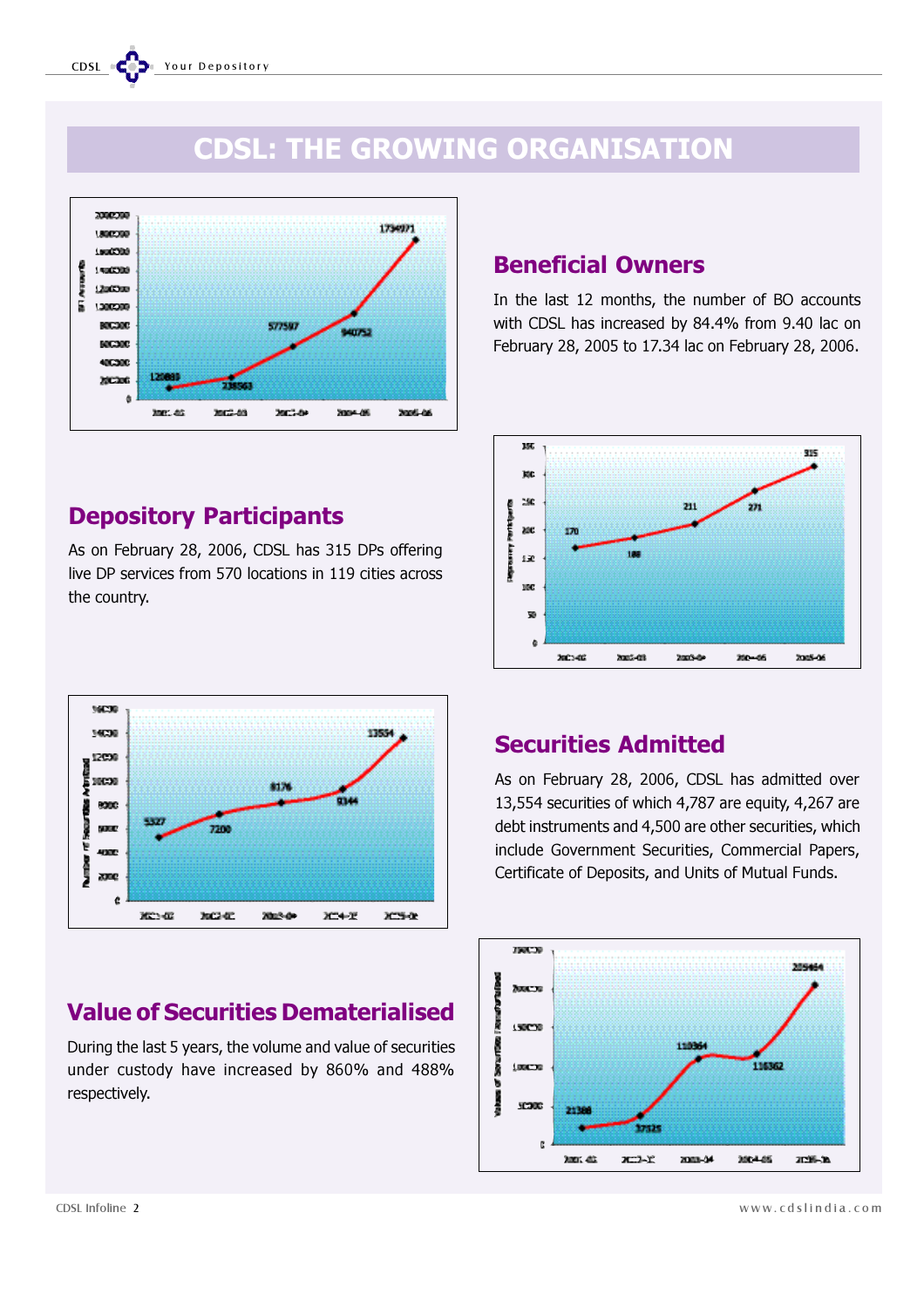

# CDSL Update

#### CDSL receives BS 7799 certification

CDSL was awarded the prestigious BS 7799 certification from Det Norske Veritas (Rotterdam) after conforming with the Information Security Management System Standard – BS 7799-2:2002. The certification covers Depository services provided through Depository Participants (DPs), Issuers and Registrars for processing of corporate actions and the provision of web-based access to the accounts of DPs and investors. CDSL has obtained this certification for its main, as well as for its Disaster Recovery Site.

#### CDSL Milestone 300 Depository Participants

Coupled with the favourable market conditions and growing popularity of CDSL with all categories of investors, CDSL has crossed the 300 DP milestone. CDSL now has 315 registered DPs and more than 570 live connected DP sites which provide DP services to over 17 lac demat account holders from more than 20,000 locations spread all over the country. In the current financial year, 38 new DPs have been registered with



Shri S.S. Thakur, Chairman, CDSL receiving the BS 7799 Certificate from Shri Ulhas Argekar, Lead BS 7799 Auditor, DNV, in the presence of Shri V.V. Raut, MD & CEO, CDSL (extreme left) and Shri Prakash Tikare, Manager – MCS, DNV (extreme right)

The certificate was presented to Shri S. S. Thakur, Chairman, CDSL and Shri V. V. Raut, Managing Director & CEO, CDSL by Shri Ulhas Argekar, Lead BS 7799 Auditor, DNV and Shri Prakash Tikare, Manager – Mumbai Certification Services, DNV at a function organised at CDSL's office.

This certification underlines CDSL's on-going commitment to pro-actively incorporate world-class standards in its Information Security Systems.

BS7799 certification further demonstrates to CDSL BOs and to the securities market in general, that its commitment to provide convenient, dependable and secure depository services stimulates CDSL to attain and sustain higher levels of managing information security.

commencement of trading on the Stock Exchanges. This move by SEBI is aimed at strengthening the existing control mechanism in regulating the capital markets.

CDSL vide its communique no-DP-654, dated 2nd February 2006, has informed all its DPs about the same.

#### Investor Awareness Seminars

CDSL in association with Dainik Jagran, the largest selling Hindi daily conducted investor awareness seminars at Kanpur, Allahabad, Varanasi, Dehradun, Gurgaon, Agra and Meerut. A series of investor seminars are also scheduled during March 2006 in association with Pune Stock Exchange.

CDSL out of which 5 are banks and 33 are Clearing Members.

During the current financial year, CDSL has opened more than 7 Lac demat accounts i.e. an increase of 70% over the March 31, 2005 figure.

#### SEBI Circular on IPOs

SEBI vide its circular No. SEBI/ MRD/DEP/Cir-2/06 dated January 19, 2006 has directed both the depositories to freeze the ISINs of companies issuing shares by way of Initial Public Offer (IPO) till the trading in those ISINs commences on the Stock Exchanges. According to this circular, the concerned ISIN under which the shares would be credited will be made inactive at the time of allotment and will be re-activated at the time of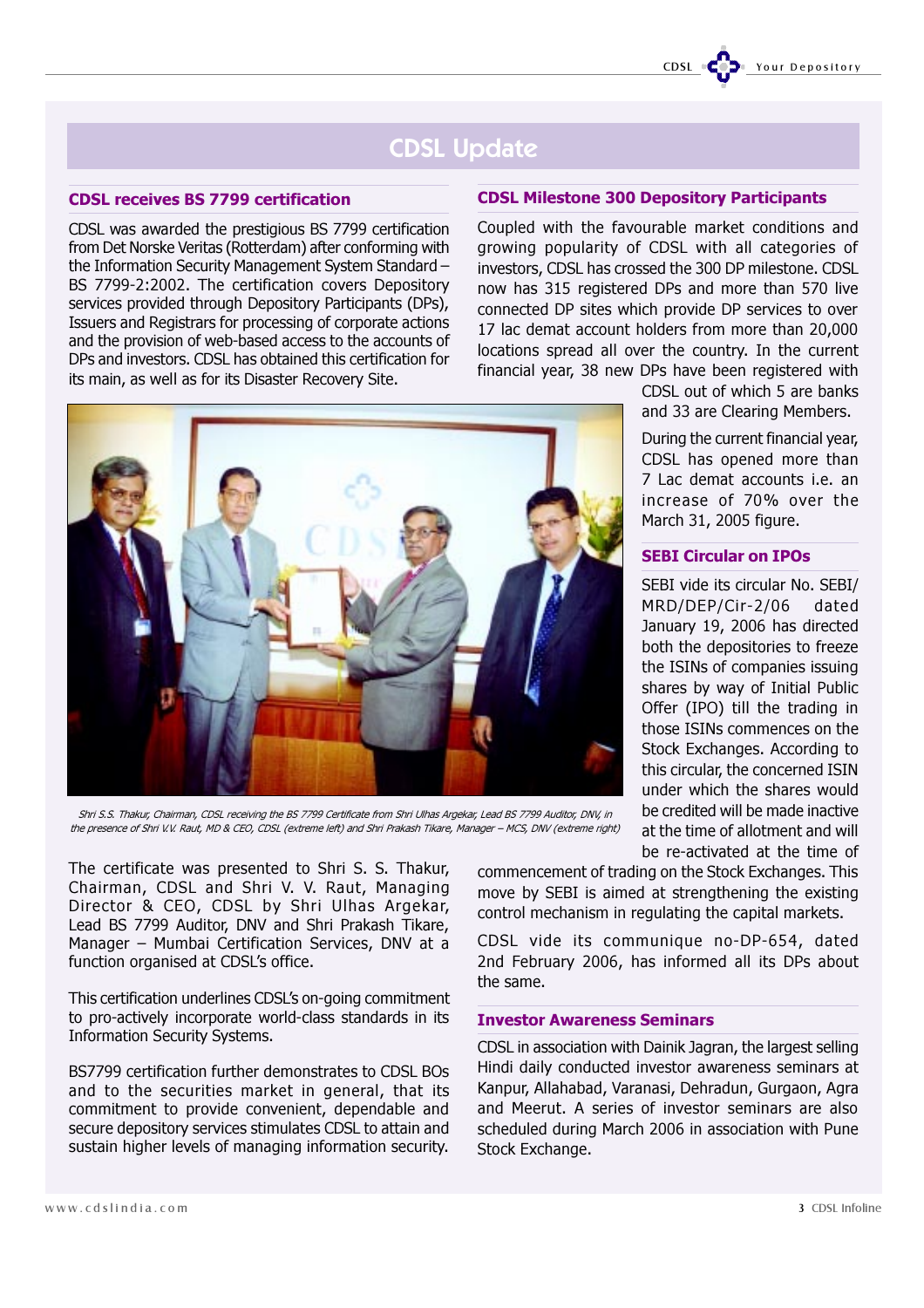The seminars were aimed at creating awareness about the depository processes and educating investors about the safety and benefits offerred by CDSL depository system. The seminars received a good response and a large number of investors attended these seminars.

This directive is part of the government's plan of starting the e-governance project that will be implemented across the country in April. DIN will be required by the companies to file documents online. The "MCA 21 e-governance" project would require the company directors to submit an application



with a certified proof of identity, which includes their permanent account number (PAN).

#### The Greater Bombay Co-Operative Bank Limited DP operations receives ISO 9001 : 2000 **Certification**

The Greater Bombay Co-Operative Bank Limited, a CDSL DP, has received the ISO 9001 : 2000 Certification for its Depository Participant Operations. We appreciate and welcome such efforts from our DPs that are aimed at promoting investors' interest.

Shri Sudhir Savkar, Head - Institutional Marketing, CDSL addressing a huge gathering of investors held at Pushpak Hall, Sinhgad Road, Pune on 9-2-2006.

#### PAN card made compulsory for opening Demat **Account**

In order to tighten the KYC (Know Your Client) norms for opening a demat account, SEBI has now made it mandatory to submit PAN card as Proof of Identity for all categories of BOs along with other necessary documents. This new directive will come into effect from April 1, 2006.

SEBI has also decided that officials of the DP should personally verify the identity and address while opening the BO account.

#### Directors of Indian companies to obtain Director Identification Number (DIN)

The Indian Government has made it mandatory for the directors of nearly 700,000 companies to obtain a Director Identification Number (DIN). These companies include all listed, unlisted, and private firms and as many companies would be covered under this ambitious plan started by the government.

#### Use of Electronic Clearing System (ECS) mandatory in 15 centers / cities

SEBI vide its circular No. SEBI/CFD/DIL/DIP/18/2006/1 dated January 20, 2006 has directed that investors applying in IPOs in 15 centers where clearinghouses are managed by Reserve Bank of India, will get refunds through ECS only. Furthermore, the bank details of such applicants will be taken directly from the database of Depositories, in respect of issues made completely in dematerialised form. It is, therefore, necessary that the MICR code maintained at the database of CDSL be updated on a real time basis as and when changes take place to ensure credit of refunds to the bank accounts of the applicants. All BOs are therefore advised to inform their DPs immediately, of any change in their Bank details/MICR Code. This will ensure that refunds through ECS are made in a smooth manner and that there are no failed/wrong credits.

CDSL vide its communique number 662, dated 23<sup>rd</sup> February 2006 informed all its DPs about the same.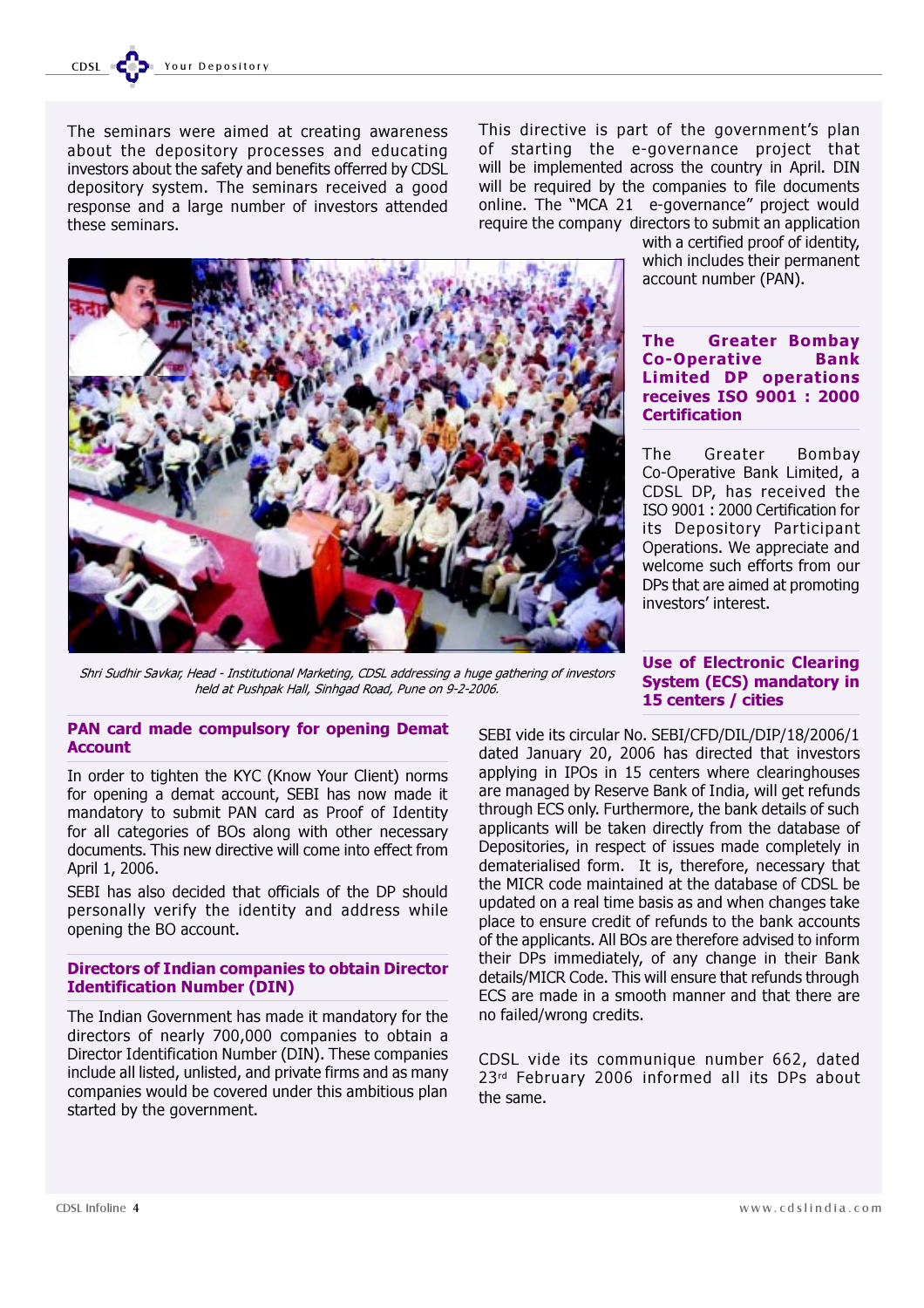# A MESSAGE TO INVESTORS REGARDING DEMAT ACCOUNTS.



# $\sum_{i=1}^{k}$  How do I benefit from a demat account?

It is a safe and convenient way to hold your securities. You can hold all your securities i.e. shares. debentures, bonds etc in one

account or multiple accounts.

- . Change of name, eddress, registration of power of<br>attorney, etc. can be effected across your holdings with a single instruction to your DP.
- . You can easily avail of a loan by pledging the securities in your account in favour of a lender.
- . You can appoint a nominee using the nomination laciliy.
- . You get immediate credits of ellotments in IPOs, rights and bonus issues.



### What care should I take while operating my demai account?

· Just like a bank cheque book, always keep your Delivery



Instruction Slip (DIS) book securely.

Also, like in case of cheques, do not algn or lease blank or Incomplete DIS.

• Verify your assount statement for any unauthorized debits or wrong credits.

. In case you are not transacting frequently, make use of the freezing facility provided for your demat account.

Before granting Power of Attorney to anyone to operate your demat account, carefully examine the scope and Implications of powers being granted.

### Can I monitor my demat account on the Internet?

. CDSL's internet facility 'sual allows you to monitor the status of your demat account and gives you a daily valuation<br>of your holdings.



. CDSL's internet facility 'cool out' allows you to aubmit delivery

instructions through the Internet anytime-anywhere. Check with your DP for these services.

### **How do I mention my CDSL demat** account number in an IPO form?

While applying in IPOs, all 16 digits must be mentioned in the IPO form. The first 8-digits of the account number is the DP-ID and the last 8-digits is the Client-ID, E.o.





Moreover, in order to reduce the risk of any wrong transfer of securities, each demail account in CDSL is allotted a unique account number.

### What are the charges I have to pay for my demat account?

· Since different DPs charge different fees, kindly contact your DP for the charges levied by them.



. SEBI has recently done away with custody charges, account opening charge and charges for credit of securities. Please logon to our website for further details.

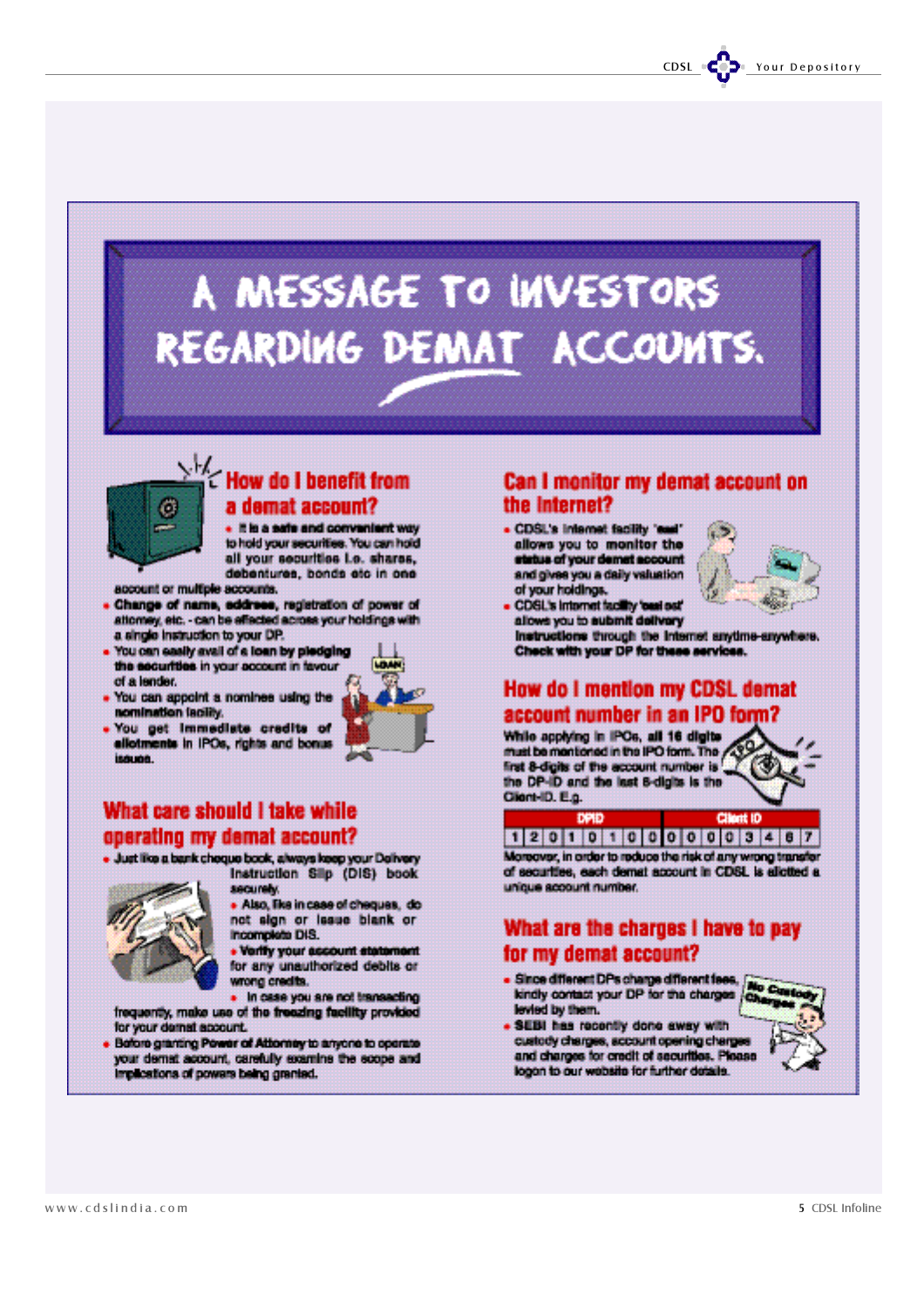### DPs Registered / Branches opened during November 2005 - February 2006

#### Almondz Capial Markets Pvt. Ltd.

6th Floor, Vaswani Mansion, Dinsha Vachha Road, Opp K C College, Churchgate, Mumbai - 400020. Tel No. - 022-22870580, 022-22856982/83

#### Andhra Bank

6-3-352/2 & 3 Astral Heights, Road no. 1, Banjara Hills, Hyderabad - 500 034. Tel No. - 040-23355509, 040-23244766

#### Bakliwal Financial Services (I) Pvt. Ltd.

45 B, Yusuf Building, Veer Nariman Road, Fort, Mumbai - 400001. Tel No. - 022-56551111

#### Fortune Fiscal Ltd.

208, Blue Chip Complex, Sayajigunj, Baroda - 390005 Tel No. - 0265-2363174, 0265-2361450

#### Fortune Wealth Management

Company India Pvt. Ltd. 1056, Avanashi Road, Opp. to Nilgiris, Coimbatore - 641018. Tel No. - 0422-2217381

### Gogia International

Securities Ltd. D-24, Breen Park Main, New Delhi - 110016. Tel No. - 011-26529441/42/43

#### India Advantage Securities Pvt. Ltd.

1, Shubham, Akurli Road, Opp E.S.I.S Hospital, Kandivli (East), Mumbai - 400101. Tel No. - 022-55565800, 022-28850459

#### Jainam Share Consultants Pvt. Ltd.

M-5/6, Malhar Complex, Dumas Road, Ichchanath, Surat - 395007. Tel No. - 0261-2258942-54, 0261-2258956

#### Khajanchi & Gandhi Stock Broking Pvt. Ltd.

201, Hi-Scan House, Near Mithakhali Underbridge, Navrangpura, Ahmedabad - 380009. Tel No. - 079-26408566/67

#### Modex International

Securities Ltd. 507, Padma Tower II, 22 Rajendra Place, New Delhi - 110008 Tel No. - 011-25736156, 011-25821442/48

#### Padmakshi Financial Services Pvt. Ltd.

96-98 Maker Tower 'F', 9th Floor Cuffe Parade, Mumbai - 400005 Tel No. - 22164421/23, 56315845/46

#### Pankaj Mangaldas Securities Pvt. Ltd.

503, Sapphire Arcade, M.G. Road, Ghatkhopar (East), Mumbai - 400077. Tel No. - 25147333

#### Pumarth Credit & Capital Ltd.

307/401, Alankar Point, Geeta Bhawan Square, A B Road, Indore - 452001. Tel No. - 0731-2494801-805

#### The Maharashtra State

Co-operative Bank Ltd. 9, Maharashtra Chamber of Commerce Lane, Fort, Mumbai - 400001. Tel No. - 022-22817274/76

#### Rajvi Stock Broking Ltd.

18, National Chambers, Near City Gold Cinema, Ashram Road, Ahmedabad - 380009. Tel No. - 079-26581971 to 76

#### R. K. Stockholding (P) Ltd.

A-7, Block - B1, Mohan Co-Operative Industrial Estate, Mathura Estate, New Delhi - 110044. Tel No. - 011-30889444

#### RR Equity Brokers Pvt. Ltd.

412-422, Indraprakash Building, 21, Barakhambha Road, New Delhi - 110001. Tel No. - 011-41519710-19

#### Touchstone Capital Market Services Pvt. Ltd.

22-B Khatau Building, 8/10, A.D. Mody Marg, Fort, Mumbai - 400023. Tel No. - 56349092-95

### New DPs empanelled by NCDEX during Jan - Feb '06

| l Sr. No. L | <b>DP Name</b>        | <b>Sr. No.</b> | DP Name                       |                                                    |
|-------------|-----------------------|----------------|-------------------------------|----------------------------------------------------|
|             | Angel Broking Limited |                | East India Securities Limited | Inter-connected Stock<br>Exchange of India Limited |

### New DPs empanelled by MCX during Jan-Feb '06

| <b>Sr. No.</b>             | <b>DP Name</b>                               | <b>Sr. No.</b>           | <b>DP Name</b>                   | Sr. No. | <b>DP Name</b>                                  |
|----------------------------|----------------------------------------------|--------------------------|----------------------------------|---------|-------------------------------------------------|
|                            | Angel Broking Limited                        | 3.                       | Motilal Oswal Securities Limited | 5.      | Reliance Capital Limited                        |
| 2.                         | DJS Stock & Shares Limited                   | 4.                       | Oriental Bank of Commerce        |         |                                                 |
| <b>Calendar of Events:</b> |                                              |                          |                                  |         |                                                 |
|                            | <b>Investor Awareness Seminars:</b>          |                          |                                  |         | <b>DP Training Programmes:</b>                  |
|                            | 4 <sup>th</sup> & 5 <sup>th</sup> March 2006 | Indraprastha Hall, Nasik |                                  |         | 20 <sup>th</sup> to 23 <sup>rd</sup> March 2006 |

- 2. 11<sup>th</sup> & 12<sup>th</sup> March 2006 Vashi, Navi Mumbai
- 3.  $31<sup>st</sup>$  March,  $1<sup>st</sup>$  &  $2<sup>nd</sup>$  April 2006 Junagadh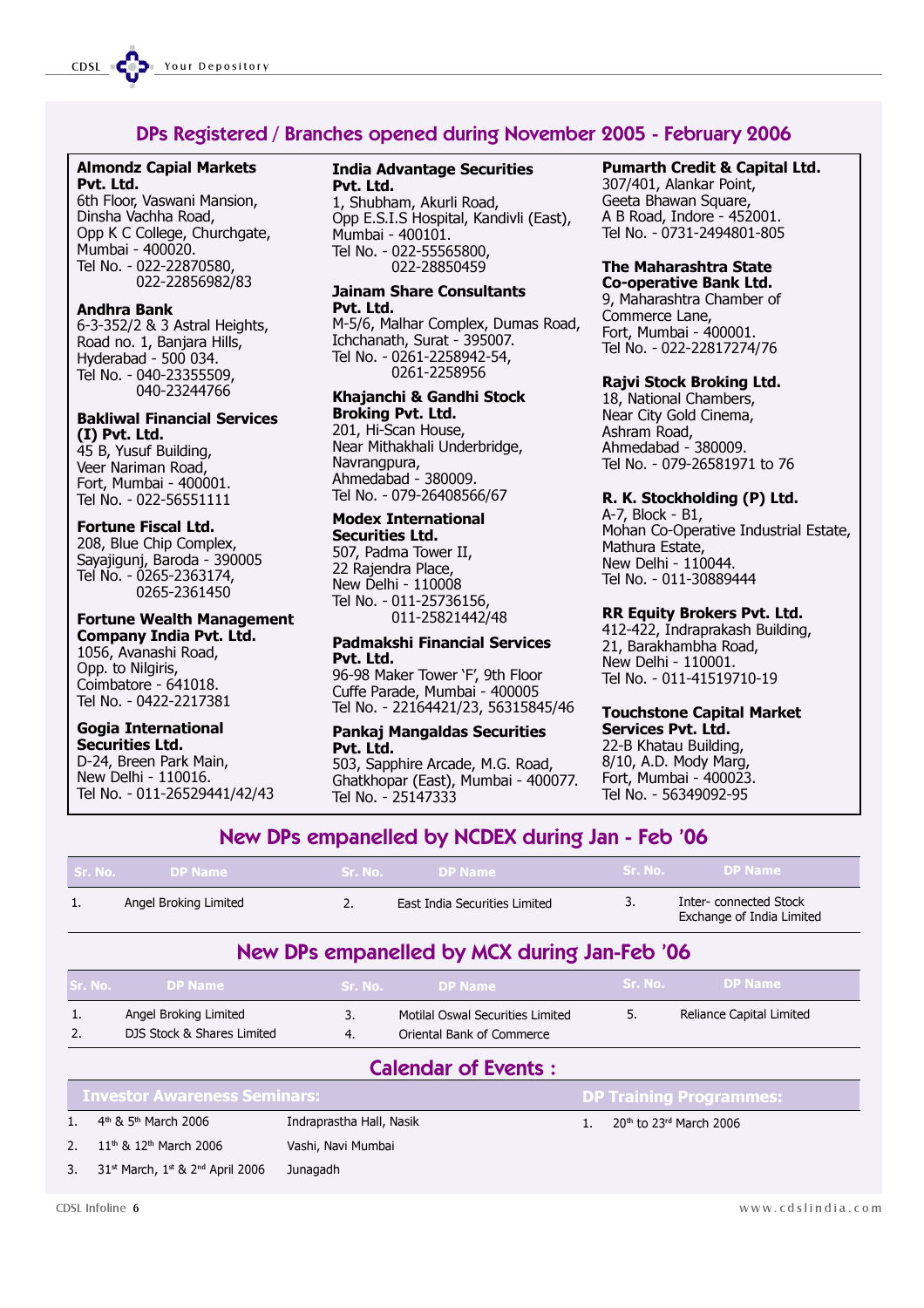CDSL CODE Your Depository

# Equities Admitted during January - February 2006

| Sr.<br><b>No</b> | <b>ISIN</b>  | <b>Issuer Name</b>                    | Sr.<br><b>No</b> | <b>ISIN</b>   | <b>Issuer Name</b>                      |
|------------------|--------------|---------------------------------------|------------------|---------------|-----------------------------------------|
| 1                | INE281H01013 | Aditya Forge Limited                  | 33               | INE910G01019  | Munoth Capital Market Limited           |
| 2                | INE398H01015 | Adinath Exim Resources Limited        | 34               | INE280H01015  | New Sahyadri Industries Limited         |
| 3                | INE285H01014 | Atlanta Limited                       | 35               | INE276H01013  | Nidhi Granites Limited                  |
| 4                | INE365H01014 | Bagadia Colourchem Limited            | 36               | INE858F01012  | Nitco Tiles Limited                     |
| 5                | INE415H01017 | Beryl Drugs Limited                   | 37               | INE930E01012  | North Eastern Publishing &              |
| 6                | INE042H01019 | <b>Binani Cement Limited</b>          |                  |               | Advertising Company Limited             |
| 7                | INE310H01010 | Binani Zinc Limited                   | 38               | INE308H01014  | Pratibha Industries Limited             |
| 8                | INE324H01011 | <b>Bluplast Industries Limited</b>    | 39               | INE275H01015  | Raykal Aluminium Company                |
| 9                | INE350H01016 | B. L. Kashyap and Sons Limited        |                  |               | Private Limited                         |
| 10               | INE405H01018 | Centenial Surgical Suture Limited     | 40               | INE331H01016  | Reliance Capital Ventures Limited       |
| 11               | INE358H01019 | DTDC Courier & Cargo Limited          | 41               | INE330H01018  | <b>Reliance Communications Ventures</b> |
| 12               | INE359H01017 | DTDC Worldwide Express Limited        |                  |               | Limited                                 |
| 13               | INE296H01011 | Emkay Share & Stock Brokers Limited   | 42               | INE329H01010  | Reliance Energy Ventures Limited        |
| 14               | INE265F01028 | Entertainment Network (India) Limited | 43               | INE328H01012  | Reliance Natural Resources Limited      |
| 15               | INE336H01015 | Gayatri Projects Limited              | 44               | INE248H01012  | Rohit Ferro-Tech Limited                |
| 16               | INE297H01019 | <b>Gallantt Metal Limited</b>         | 45               | INE283H01019  | Royal Orchid Hotels Limited             |
| 17               | INE346H01014 | Gitanjali Gems Limited                | 46               | INE396H01019  | Rubra Medicaments Limited               |
| 18               | INE246F01010 | Gujarat State Petronet Limited        | 47               | INE411H01016  | R Systems International Limited         |
| 19               | INE251H01016 | GVK Power & Infrastructure Limited    | 48               | INE303D01014  | S V Electricals Limited                 |
| 20               | INE699F01010 | Hardoli Paper Mills Limited           | 49               | INE226H01018  | Sadbhav Engineering Limited             |
| 21               | INE332H01014 | Indo Tech Transformers Limited        | 50               | INE335H01017  | Sahara Airlines Limited                 |
| 22               | INE312H01016 | <b>Inox Leisure Limited</b>           | 51               | INE190H01016  | Sakuma Exports Limited                  |
| 23               | INE199G01019 | Jagran Prakashan Limited              | 52               | INE353H01010  | Shivalik Global Limited                 |
| 24               | INE372H01010 | Jaykay Finholding (India) Pvt. Ltd.   | 53               |               | S Kumars Nationwide Limited             |
| 250              | INE347H01012 | <b>JRG Securities Limited</b>         | 54               | INE395H01011  | Steel City Securities Limited           |
| 26               | INE319H01011 | Karam Chand Thapar & Bros. Limited    | 55               | INE305H01010  | Sunil Hitech Engineers Limited          |
| 27               | INE389H01014 | <b>KEC International Limited</b>      | 56               | INE665A01012  | Swan Mills Limited                      |
| 28               | INE287H01010 | Kinetic Marketing & Services Limited  | 57               | INE374H010156 | Telecom Investments India Private       |
| 29               | INE361H01013 | Kotak Mahindra Old Mutual Life        |                  |               | Limited                                 |
|                  |              | Insurance Limited                     | 58               | INE360H01015  | The Hyderabad Stock Exchange Limited    |
| 30               | INE383H01017 | Malu Paper Mills Limited              | 59               | INE371H01012  | <b>UMT Investments Limited</b>          |
| 31               | INE947G01011 | Mercury Laboratories Limited          | 60               | INE373H01018  | Usha Martin Telematix Limited           |
| 32               | INE311H01018 | Mudra Lifestyle Limited               | 61               | INE286H01012  | Visa Steel Limited                      |

# Companies that have changed their names during January - February 2006

| <b>S. No.</b>  | <b>Old Name</b>                            | <b>New Name</b>                            |
|----------------|--------------------------------------------|--------------------------------------------|
| 1              | AMP Sanmar Life Insurance Company Limited  | Reliance Life Insurance Company Limited    |
| $\overline{2}$ | <b>ANG Exports Limited</b>                 | ANG Auto Limited                           |
| 3              | Bharti Telesoft Private Limited            | <b>Bharti Telesoft Limited</b>             |
| 4              | Cupid Condom Limited                       | Cupid Limited                              |
| 5              | Devarasa Gas-Chem Ltd                      | Confidence Petroleum India Limited         |
| 6              | <b>GSLOT Entertainment Limited</b>         | Garnet International Limited               |
| 7              | <b>GTN Textiles Limited</b>                | <b>GTN Industries Limited</b>              |
| 8              | <b>IMP Power Limited</b>                   | <b>IMP Powers Limited</b>                  |
| 9              | Induj Enertech Limited                     | Entegra Infrastructures Limited            |
| 10             | IT Micro Systems (India) Limited           | Panoramic Universal Limited                |
| 11             | Induj Infotech Limited                     | Unitex Designs Limited                     |
| 12             | Jaybharat Sarees Limited                   | Jaybharat Textiles And Real Estate Limited |
| 13             | <b>JBM Auto Components Limited</b>         | <b>JBM Auto Limited</b>                    |
| 14             | Kalyani Brakes Limited                     | Bosch Chassis Systems India Limited        |
| 15             | Karur K C P Packagings Limited             | Karur K C P Packkagings Limited            |
| 16             | <b>KEC International Limited</b>           | <b>KEC Infrastructure Limited</b>          |
| 17             | Konaseema Eps Oakwell Power Ltd.           | Konaseema Gas Power Limited                |
| 18             | Kotak Mahindra Primus Limited              | Kotak Mahindra Prime Limited               |
| 19             | Mahindra - British Telecom Limited         | Tech Mahindra Limited                      |
| 20             | Pace Electronics Limited                   | Pace Electronics & Textiles Limited        |
| 21             | Pennar Profiles Limited                    | Alumeco India Extrusion Limited            |
| 22             | Privy Financial Services Limited           | Lead Financial Services Limited            |
| 23             | Sahara India Media Communication Ltd       | Sahara One Media And Entertainment Limited |
| 24             | Sangeeta Granites Limited                  | Milestone Global Limited                   |
| 25             | Sheetal Securities Finance Limited         | Sheetal Bio-Agro Tech Limited              |
| 26             | Simplex Concrete Piles (India) Limited     | Simplex Infrastructures Limited            |
| 27             | South India Corporation (Agencies) Limited | Sical Logistics Limited                    |
| 28             | Tantia Construction Company Limited        | Tantia Constructions Limited               |
| 29             | The Simplex Mills Company Limited          | Simplex Realty Limited                     |
| 30             | Vertex Technosoft Limited                  | Vertex Spinning Limited                    |